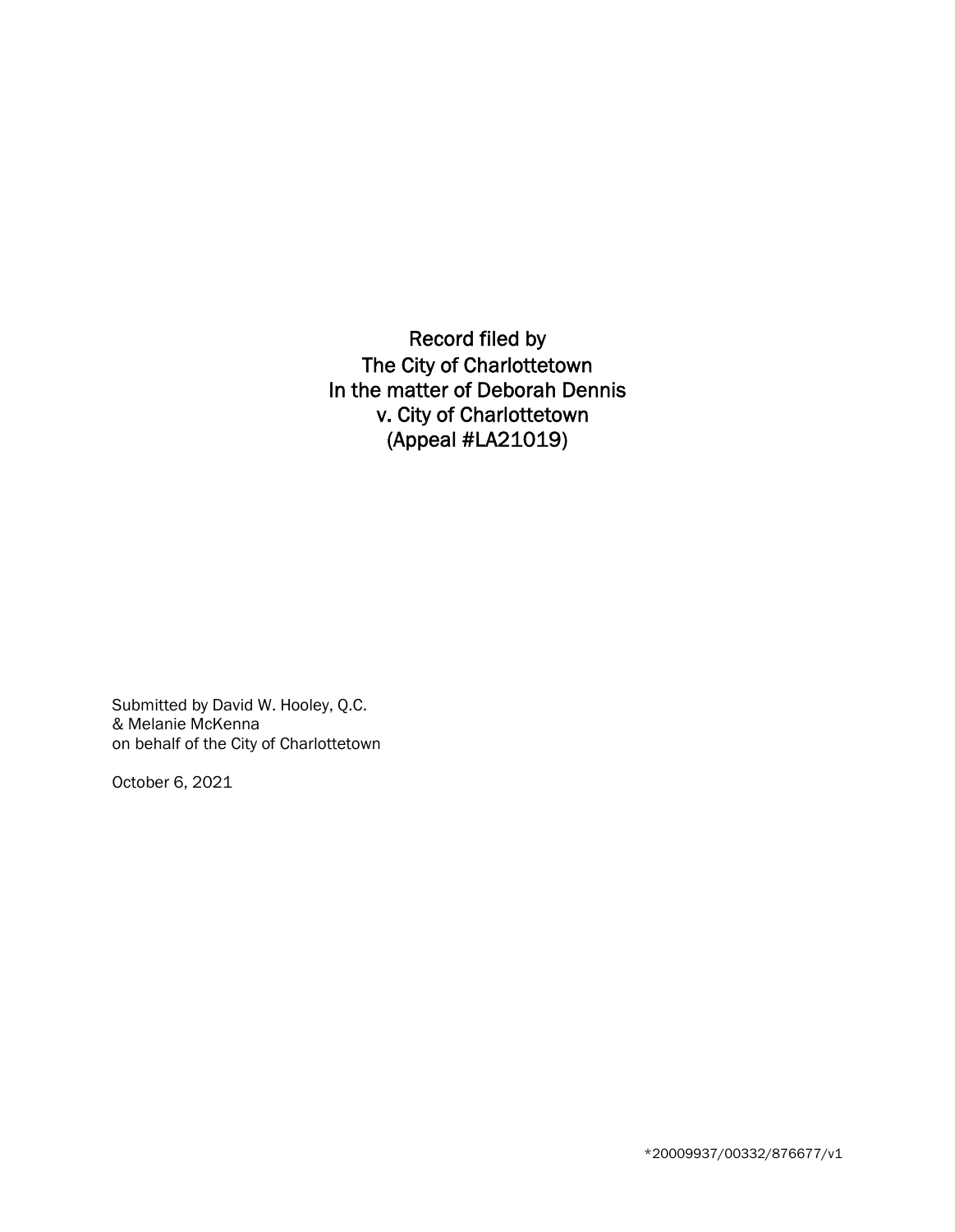## INDEX

## Rezoning Application

|     | Date                | Item                                                 |
|-----|---------------------|------------------------------------------------------|
| 1.  | November 5,<br>2020 | Subdivision & Lot Consolidation Application          |
| 2.  | March 17, 2021      | Variance Application                                 |
| 3.  | March 23, 2021      | <b>Revised Variance Application</b>                  |
| 4.  | April 15, 2021      | Letter to Property Owners within 100m                |
| 5.  |                     | List of Property Owners and GIS Map                  |
| 6.  | May 3, 2021         | Planning & Heritage Department Report                |
| 7.  | May 3, 2021         | Planning & Heritage Board Meeting Minutes            |
| 8.  | May 3, 2021         | Planning & Heritage Board Verbatim Minutes           |
| 9.  | July 15, 2021       | Letter to Property Owners within 100m                |
| 10. | August 3, 2021      | Planning & Heritage Department Report                |
| 11. | August 3, 2021      | Planning & Heritage Board Meeting Minutes            |
| 12. | August 3, 2021      | Planning & Heritage Board Verbatim Minutes           |
| 13. | August 9, 2021      | Regular Meeting of Council Verbatim Minutes          |
| 14. | August 9, 2021      | <b>Council Resolution</b>                            |
| 15. |                     | Planning & Heritage Weekly Summary - August 13, 2021 |
| 16. | August 30, 2021     | Notice of Appeal                                     |

## Tab 17 – Email Correspondence

| Date                       | Email                                         | Page # |
|----------------------------|-----------------------------------------------|--------|
| December 10, 2020, 4:32 pm | Email from Emily Trainor to Delta Surveys re  | 191    |
|                            | Subdivision & Lot Addition: Viceroy & Admiral |        |
|                            | St                                            |        |
| December 10, 2020, 2:33 pm | Email from Deb Dennis to Emily Trainor re     | 194    |
|                            | <b>Admiral Street Duplexes</b>                |        |
| December 18, 2020, 9:37 am | Email from Emily Trainor to Deb Dennis re     | 195    |
|                            | Viceroy Lot Division                          |        |
| January 5, 2021, 1:40 pm   | Email from Deb Dennis to Emily Trainor re     | 200    |
|                            | Viceroy Lot Division                          |        |
| January 5, 2021, 2:49 pm   | Email from Deb Dennis to Emily Trainor re two | 203    |
|                            | residential lot request                       |        |
| January 8, 2021, 3:46 pm   | Email from Deb Dennis to Emily Trainor re     | 205    |
|                            | viceroy - two residential lot request         |        |
| January 11, 2021, 10:52 am | Email from Emily Trainor to Deb Dennis re     | 213    |
|                            | Viceroy - two residential lot request         |        |
| January 11, 2021, 11:15 am | Email from Emily Trainor to Delta Surveys re  | 217    |
|                            | Viceroy - two residential lot request         |        |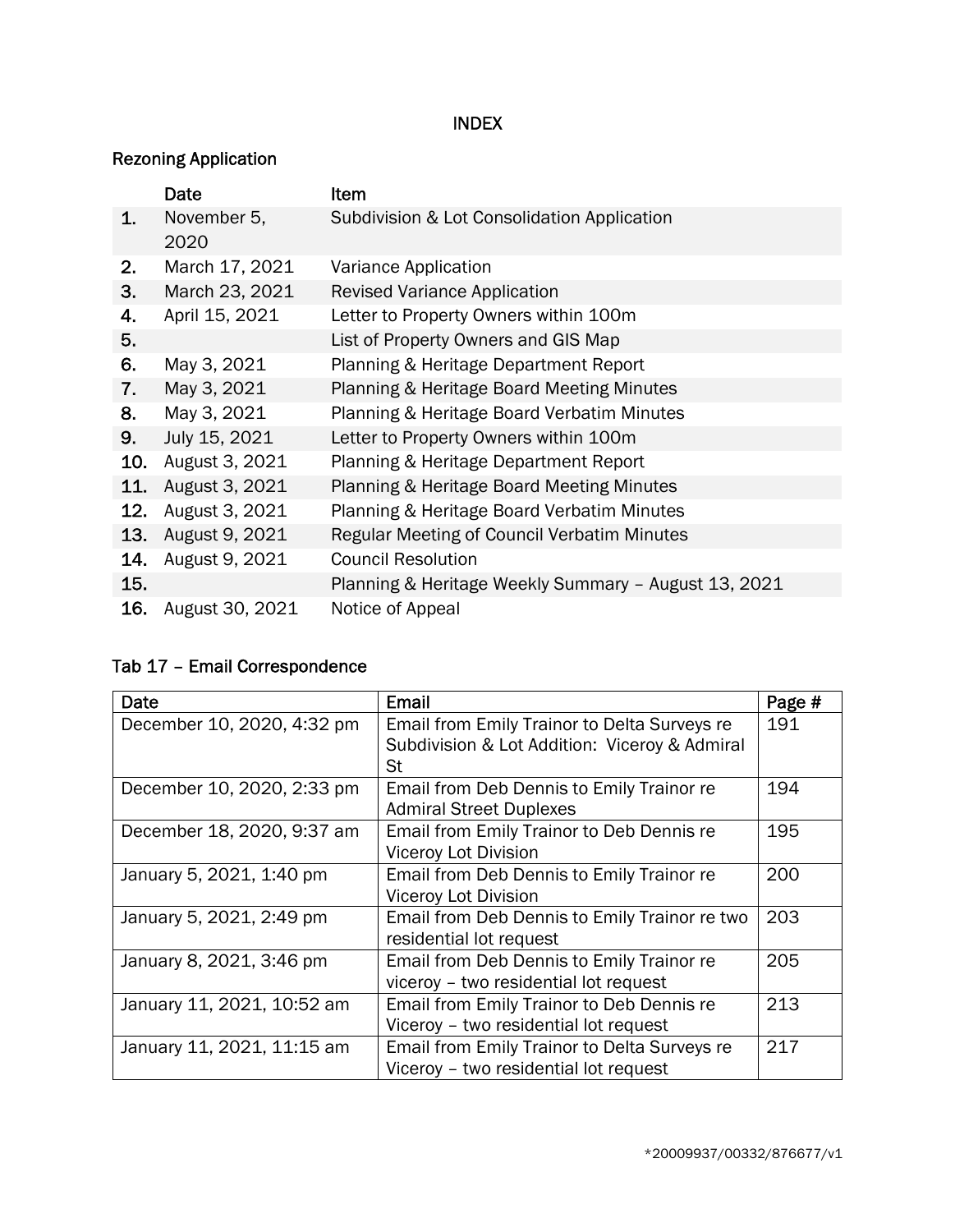| February 19, 2021, 9:22 am | Email from Ellen Catane to Mike Duffy and<br>Robert Zilke re Viceroy Avenue | 221 |
|----------------------------|-----------------------------------------------------------------------------|-----|
| March 2, 2021, 8:14 am     | Email from Emily Trainor to Deb Dennis re                                   | 224 |
|                            | Viceroy - Submission to the City                                            |     |
| March 8, 2021, 9:58 am     | Email from Alex Forbes to Laurel Thompson re                                | 226 |
|                            | <b>Viceroy Avenue</b>                                                       |     |
| March 8, 2021, 2:23 pm     | Email from Laurel Thompson to Deb Dennis                                    | 228 |
|                            | re Proposed Lots Viceroy and Admiral St.                                    |     |
| March 9, 2021, 3:32 pm     | Email from Laurel Thompson to Councillor                                    | 232 |
|                            | Mike Duffy re Viceroy Avenue                                                |     |
| March 10, 2021, 3:41 pm    | Email from Laurel Thompson to deb Dennis re                                 | 235 |
|                            | Viceroy Avenue                                                              |     |
| March 10, 2021, 3:47 pm    | Email from Ellen Catane to Laurel Thompson                                  | 236 |
|                            | and Deb Dennis re Viceroy Avenue                                            |     |
| March 10, 2021, 4:06 pm    | Email from Laurel Thompson to John                                          | 239 |
|                            | McMillan re Viceroy Avenue                                                  |     |
| March 12, 2021, 12:00 pm   | Email from Laurel Thompson to John                                          | 240 |
|                            | McMillan re Viceroy Avenue                                                  |     |
| March 17, 2021, 1:30 pm    | Email from Deb Dennis to Planning                                           | 244 |
|                            | Department re Viceroy Avenue Variance                                       |     |
|                            | Request                                                                     |     |
| March 17, 2021, 1:35 pm    | Email from Laurel Thompson to Robert                                        | 248 |
|                            | Stavert re Viceroy Avenue Variance Request                                  |     |
| March 17, 2021, 4:56 pm    | Email from Laurel Thompson to Deb Dennis                                    | 252 |
|                            | re Viceroy Avenue Variance Request                                          |     |
| March 24, 2021, 12:02 pm   | Email from Robert Stavert to Deb Dennis re                                  | 255 |
|                            | <b>Viceroy Avenue</b>                                                       |     |
| March 31, 2021, 10:54 am   | Email from Deb Dennis to Laurel Thompson                                    | 260 |
|                            | re Viceroy Avenue                                                           |     |
| April 27, 2021, 7:41 am    | Email from Jessika Corkum-Gorril re Variance                                | 261 |
|                            | Request: Viceroy Avenue (PID#349035)                                        |     |
| April 27, 2021, 9:18 am    | Email from Trevor Eisnor to Emily Trainor re                                | 265 |
|                            | Variance Request: Viceroy Avenue (PID#                                      |     |
|                            | 349035)                                                                     |     |
| April 27, 2021, 9:28 am    | Email from Emily Trainor to Deb Dennis re                                   | 267 |
|                            | <b>Viceroy Variance Application</b>                                         |     |
| April 27, 2021, 11:54 am   | <b>Email from Emily Trainor to Brad MacConnell</b>                          | 268 |
|                            | and Sean Coombs re Road Safety: Viceroy                                     |     |
|                            | Ave Development                                                             |     |
| April 27, 2021, 12:04 pm   | Email from Deb Dennis to Emily Trainor re                                   | 270 |
|                            | <b>Viceroy Variance Application</b>                                         |     |
| April 27, 2021, 12:24 pm   | Email from Emily Trainor to Brad MacConnell                                 | 272 |
|                            | re Road Safety: Viceroy Ave Development                                     |     |
| April 28, 2021, 1:42 pm    | Email from Tim Keizer to Brad MacConnell re                                 | 274 |
|                            | Viceroy Ave Variance                                                        |     |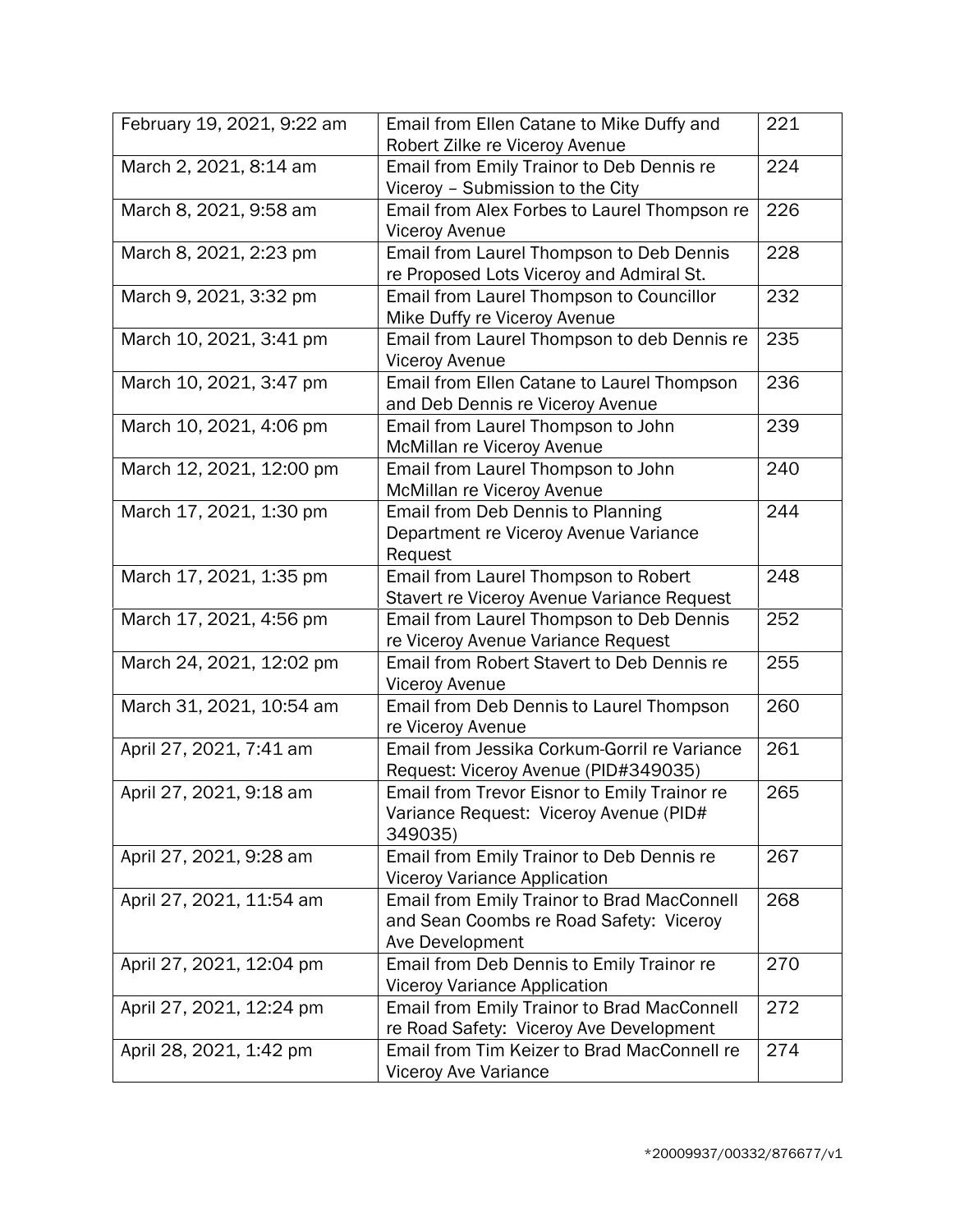| April 28, 2021, 1:26 pm  | Email from Emily Trainor to Alex Forbes re<br>Viceroy Ave (PID #349035)                                     | 275 |
|--------------------------|-------------------------------------------------------------------------------------------------------------|-----|
| April 28, 2021, 1:42 pm  | Email from Tim Keizer to Brad MacConnell re<br>Viceroy Ave Variance                                         | 279 |
| April 29, 2021, 9:07 am  | Email from Jessika Corkum-Gorrill to Emily<br>Trainor re Variance Request: Viceroy Avenue<br>(PID#349035)   | 281 |
| April 29, 2021, 10:48 am | Email from Alex Forbes to Emily Trainor re<br>Proposed lots on Viceroy PID 349035                           | 283 |
| April 30, 2021, 12:22 am | Email from Scott Adams to Emily Trainor re<br>Variance Request: Viceroy Avenue<br>(PID#349035)              | 285 |
| May 3, 2021, 9:21 am     | Email from Emily Trainor to Deb Dennis re<br><b>Planning Board Meeting Today</b>                            | 289 |
| May 3, 2021, 9:23 am     | Email from Ellen Catane to Emily Trainor re<br>Teleconference number                                        | 290 |
| May 3, 2021, 2:26 pm     | Email from Emily Trainor to Tim Keizer re<br>Viceroy Ave Variance                                           | 291 |
| May 11, 2021, 12:39 pm   | Email from Emily Trainor to Deb Dennis re<br><b>Viceroy Variance Application</b>                            | 293 |
| May 19, 2021, 2:29 pm    | Email from Emily Trainor to Deb Dennis re<br><b>Viceroy Variance Application</b>                            | 295 |
| June 29, 2021, 10:30 am  | Email from Deb Dennis to Emily Trainor re<br>Variance Submission date for Aug meeting                       | 301 |
| June 30, 2021, 8:27 am   | Email from Ellen Catane to Emily Trainor and<br>Deb Dennis re variance submission date for<br>Aug meeting   | 302 |
| June 30, 2021, 4:09 pm   | Email from Deb Dennis to Emily Trainor and<br>Laurel Thompson re Variance request for<br><b>Viceroy Ave</b> | 303 |
| July 7, 2021, 1:25 pm    | Email from Emily Trainor to Deb Dennis and<br>Laurel Thompson re Variance request for<br><b>Viceroy Ave</b> | 316 |
| July 7, 2021, 2:55 pm    | Email from Deb Dennis to Emily Trainor re<br>Variance request for Vicery Ave                                | 320 |
| July 15, 2021, 2:20 pm   | Email from Emily Trainor to Ellen Catane re<br><b>Variance Notification Letters</b>                         | 322 |
| July 22, 2021, 9:12 am   | Email from Emily Trainor to Maggie Cheverie<br>re Viceroy Architectural Drawings                            | 324 |
| July 27, 2021, 8:55 am   | Email from Emily Trainor to Deb Dennis re<br>Variance request for Viceroy Ave                               | 336 |
| July 28, 2021, 10:46 am  | Email from Emily Trainor to Deb Dennis re<br>Inquiry re Viceroy Ave                                         | 346 |
| July 29, 2021, 8:17 am   | Email from Emily Trainor to Jessika Corkum-<br>Gorrill re Variance Request: Viceroy Avenue<br>(PID#349035)  | 355 |